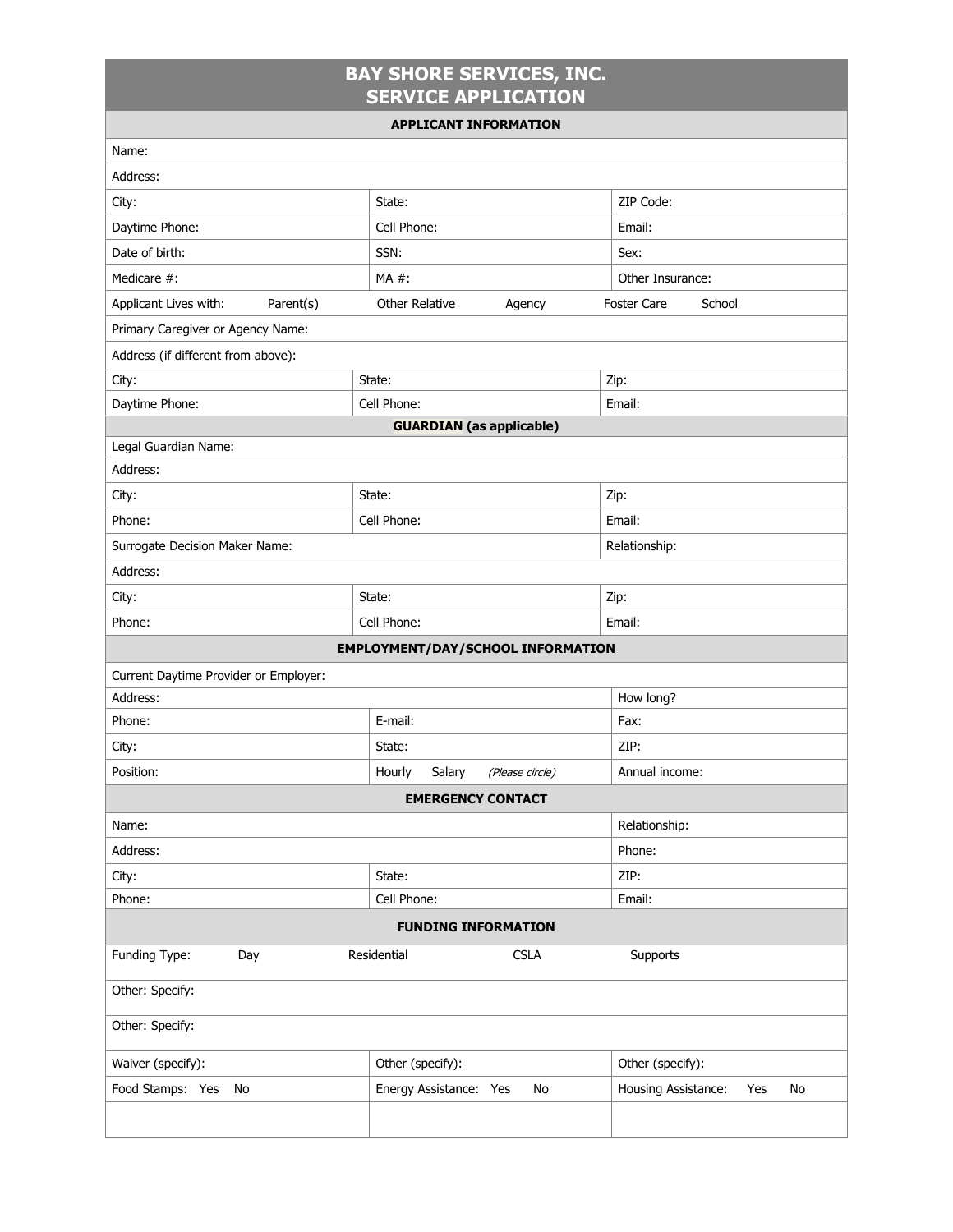## **BAY SHORE SERVICES, INC. SERVICE APPLICATION**

## **REPRESENTATIVE PAYEE INFORMATION**

|                                                                                                        | REPRESENTATIVE PATEE INFORMATION                                                                                         |                                             |  |  |
|--------------------------------------------------------------------------------------------------------|--------------------------------------------------------------------------------------------------------------------------|---------------------------------------------|--|--|
| Name:                                                                                                  |                                                                                                                          |                                             |  |  |
| Address:                                                                                               |                                                                                                                          | How long?                                   |  |  |
| City:                                                                                                  | State:                                                                                                                   | Zip:                                        |  |  |
| Phone:                                                                                                 | Cell Phone:                                                                                                              | Email:                                      |  |  |
| SSI<br>Amount \$                                                                                       | SSDI Amount \$                                                                                                           | Pension Amount \$                           |  |  |
| Initial                                                                                                | I understand that Bay Shore Services, Inc. becomes the representative payee for anyone who accepts residential services. |                                             |  |  |
|                                                                                                        | <b>PREFERENCES/DISLIKES</b>                                                                                              |                                             |  |  |
| State applicant's hobbies and interests:                                                               |                                                                                                                          |                                             |  |  |
| State preferred activities:                                                                            |                                                                                                                          |                                             |  |  |
| State what the applicant dislikes:                                                                     |                                                                                                                          |                                             |  |  |
| State any fears or concerns:                                                                           |                                                                                                                          |                                             |  |  |
| State favorite TV shows or actors:                                                                     |                                                                                                                          |                                             |  |  |
| State favorite music or musicians:                                                                     |                                                                                                                          |                                             |  |  |
| State religious preference and frequency of attendance:                                                |                                                                                                                          |                                             |  |  |
| State any behavior concerns:                                                                           |                                                                                                                          |                                             |  |  |
| State the best approach for handling any behavior concerns:                                            |                                                                                                                          |                                             |  |  |
| Does applicant have a formal behavior plan? If yes, provide a copy.                                    |                                                                                                                          |                                             |  |  |
| Is the applicant social?                                                                               | Like crowds?                                                                                                             | Prefer quiet?                               |  |  |
| Like animals?                                                                                          | Smoke?                                                                                                                   | Like video games?                           |  |  |
| Use internet?                                                                                          | Like board games?                                                                                                        | Read?                                       |  |  |
|                                                                                                        |                                                                                                                          |                                             |  |  |
| EATING HABITS (MARK ALL THAT APPLY)                                                                    |                                                                                                                          |                                             |  |  |
| Independent                                                                                            | Dependent                                                                                                                | Preparation Assistance                      |  |  |
| Needs Feeding Assistance                                                                               | <b>Needs Special Utensils</b>                                                                                            | <b>Needs Supervision</b>                    |  |  |
| Choking Risk<br>Other (specify)                                                                        |                                                                                                                          | Other (specify)                             |  |  |
| MOBILITY AND TRANSPORTION (MARK ALL THAT APPLY)                                                        |                                                                                                                          |                                             |  |  |
| Does applicant need transportation? Yes                                                                | Use: Walker<br>No<br>Cane                                                                                                | Wheelchair (specify):<br>Manual<br>Motorize |  |  |
| Walks:<br>Independently<br>Some Assistance<br>One-person Assist<br>Two-person Assist                   |                                                                                                                          |                                             |  |  |
| Uses Wheelchair:<br>Never<br>For Distances<br>Frequently<br>Other (specify)<br>Always                  |                                                                                                                          |                                             |  |  |
| Climbs Steps/Curbs: Independent<br>Some assistance<br>Complete assistance                              |                                                                                                                          |                                             |  |  |
| Transfers:<br>Independent<br>Some Assistance<br>Two-Person Assist<br>Hoyer Lift<br>Complete Assistance |                                                                                                                          |                                             |  |  |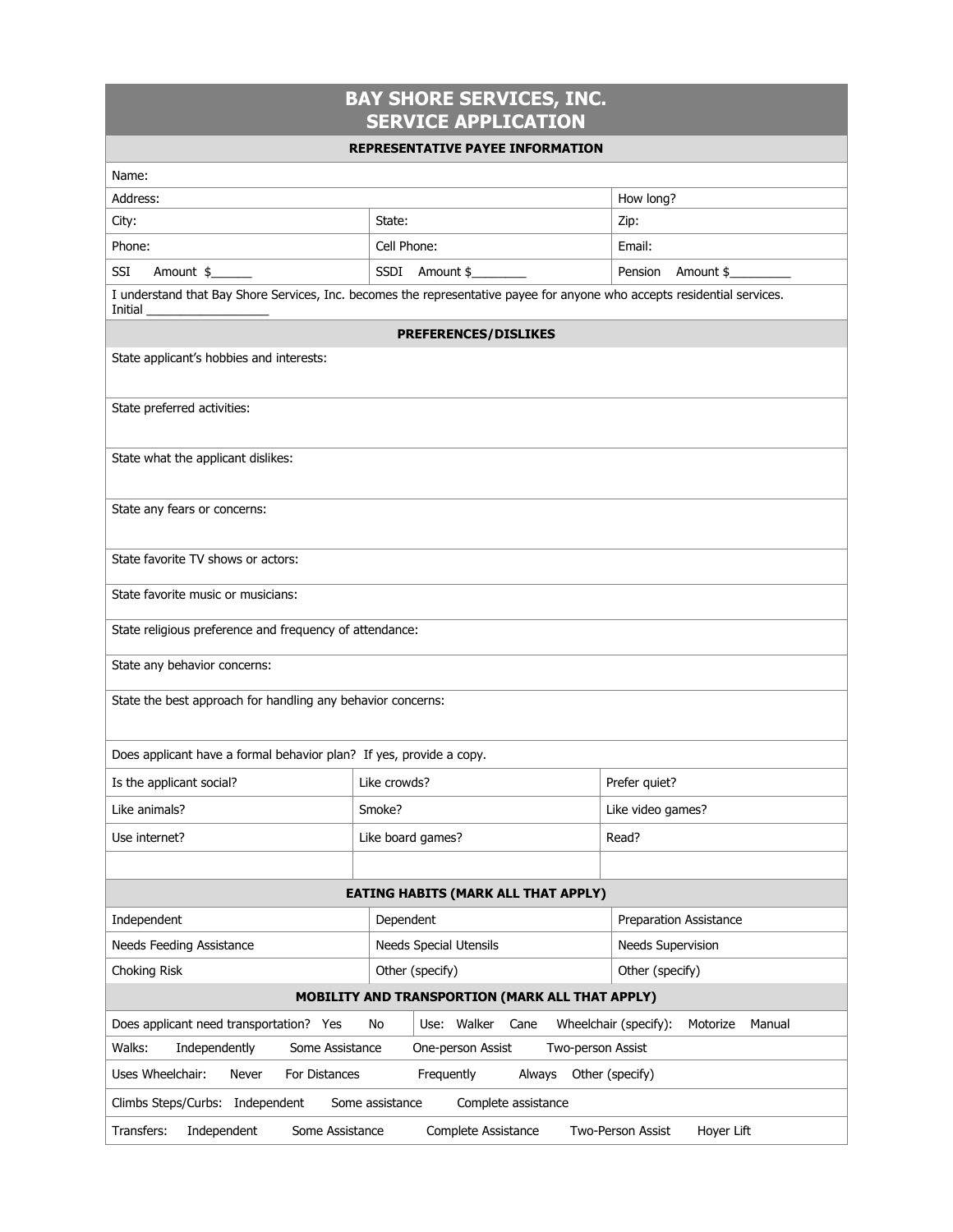| <b>BAY SHORE SERVICES, INC.</b><br><b>SERVICE APPLICATION</b> |                       |                                                             |                                                                             |  |  |
|---------------------------------------------------------------|-----------------------|-------------------------------------------------------------|-----------------------------------------------------------------------------|--|--|
| Indicate any special accommodation required for mobility:     |                       |                                                             |                                                                             |  |  |
|                                                               |                       | <b>COMMUNICATION (MARK ALL THAT APPLY)</b>                  |                                                                             |  |  |
| Communicates in sentences                                     |                       | Uses sign language                                          |                                                                             |  |  |
| Uses some words                                               |                       | Uses communication device                                   |                                                                             |  |  |
| Does not use words                                            |                       | Uses gestures                                               |                                                                             |  |  |
| Understands commands: All<br>Most                             | Some<br>None          | Other (specify):                                            |                                                                             |  |  |
| How does the applicant express pain or illness?               |                       |                                                             |                                                                             |  |  |
|                                                               |                       | <b>TOILETING</b>                                            |                                                                             |  |  |
|                                                               |                       |                                                             |                                                                             |  |  |
| Continent                                                     | Incontinent           |                                                             | <b>Stress Incontinence</b>                                                  |  |  |
| Nighttime Incontinence                                        | Intermit Incontinence |                                                             | Uses catheter                                                               |  |  |
| Colostomy                                                     | Frequent UTIs         |                                                             |                                                                             |  |  |
| Use depends:<br>Always<br>Traveling                           | Sleeping              | with UTIs                                                   | Other (specify):                                                            |  |  |
|                                                               |                       |                                                             | HYGIENE (MARK 'I' FOR INDEPENDENT, 'D' FOR DEPENDENT OR 'S' FOR SUPERVISION |  |  |
| Bathing                                                       | Shaving               |                                                             | Dressing                                                                    |  |  |
| Hair care                                                     | Nail Care             |                                                             | <b>Tooth Brushing</b>                                                       |  |  |
| <b>Menstrual Needs</b>                                        | Assist in/out of Tub  |                                                             | After toilet use                                                            |  |  |
| Hand/Face Washing                                             | Other (specify)       |                                                             | Prefers:<br>Shower<br>Tubbath                                               |  |  |
|                                                               |                       | <b>SLEEP HABITS</b>                                         |                                                                             |  |  |
| Does applicant have a bedtime?<br>Yes                         | No                    | What Time?                                                  |                                                                             |  |  |
| Does applicant take naps?<br>No<br>Yes                        |                       | What time?                                                  |                                                                             |  |  |
| Does applicant sleep all night? Yes<br>No                     |                       | If no, state how often applicant wakes.                     |                                                                             |  |  |
| Is applicant at risk of eloping at night? Yes<br>No           |                       | Is applicant at risk of hurt self or other if awake? Yes No |                                                                             |  |  |
| What precautions are needed during wakeful periods?           |                       |                                                             |                                                                             |  |  |
|                                                               |                       |                                                             |                                                                             |  |  |
| <b>MEDICAL INFORMATION</b>                                    |                       |                                                             |                                                                             |  |  |
| Diagnosis:                                                    |                       |                                                             |                                                                             |  |  |
| Height<br>Weight                                              |                       |                                                             |                                                                             |  |  |
| Allergies - Food, Medication and Environmental                |                       |                                                             |                                                                             |  |  |
| Allergy<br>Reaction                                           |                       |                                                             |                                                                             |  |  |
| Allergy                                                       |                       | Reaction                                                    |                                                                             |  |  |
| Allergy                                                       |                       | Reaction                                                    |                                                                             |  |  |
| Allergy<br>Latex Allergy<br>Yes<br>No                         |                       | Reaction<br>Bee Sting<br>Yes<br>No                          |                                                                             |  |  |
| Does applicant have an epée pen?<br>Yes No                    |                       |                                                             |                                                                             |  |  |
| Immunizations-                                                |                       |                                                             |                                                                             |  |  |
| Hepatitis B Vaccine:<br>Immunization date:                    |                       |                                                             |                                                                             |  |  |
| Tetanus:                                                      |                       | Immunization date:                                          |                                                                             |  |  |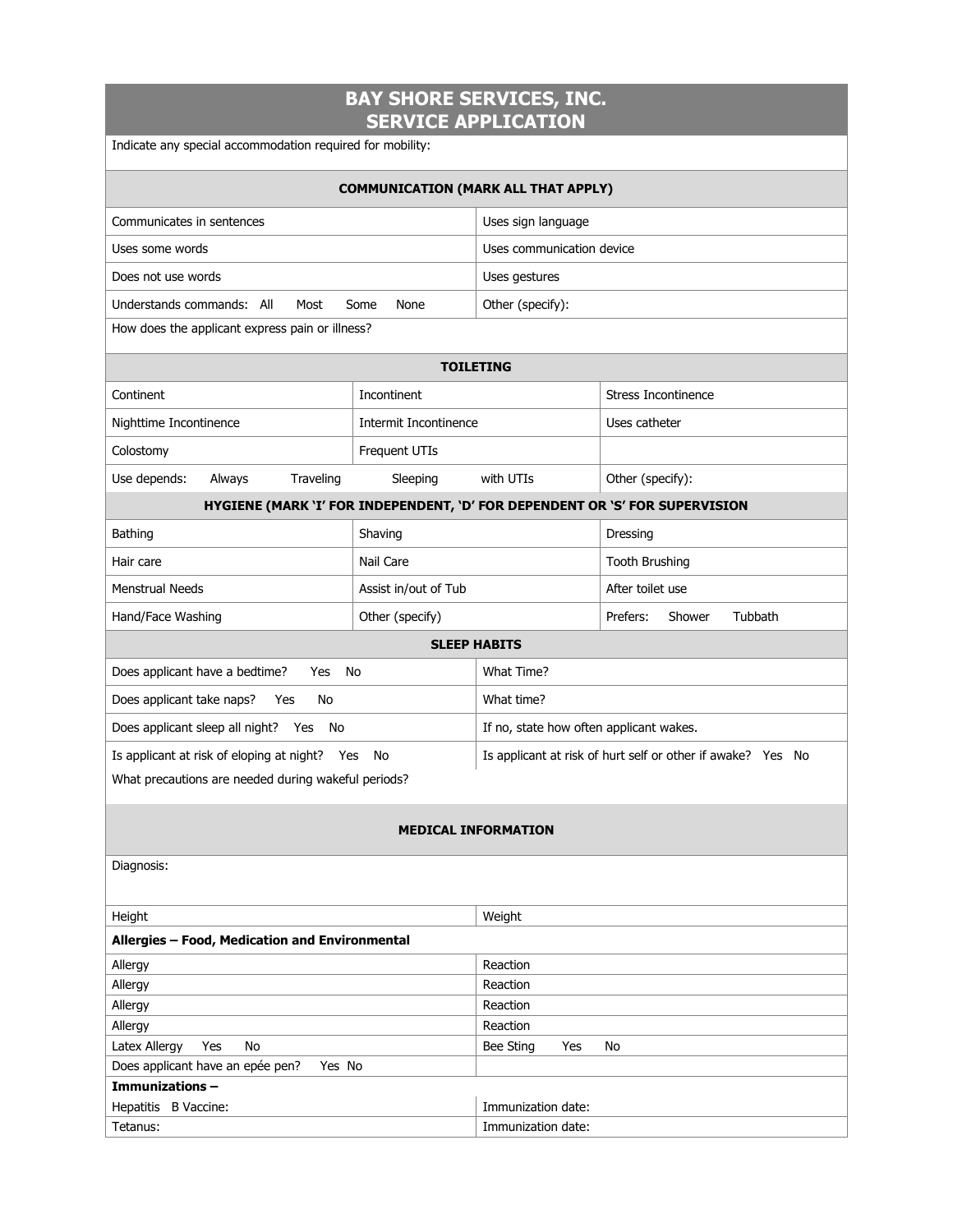| <b>BAY SHORE SERVICES, INC.</b>                                                                                                                                                                                                                                                                                                                                                                                                                                                                                                   |                                                  |  |  |  |
|-----------------------------------------------------------------------------------------------------------------------------------------------------------------------------------------------------------------------------------------------------------------------------------------------------------------------------------------------------------------------------------------------------------------------------------------------------------------------------------------------------------------------------------|--------------------------------------------------|--|--|--|
|                                                                                                                                                                                                                                                                                                                                                                                                                                                                                                                                   | <b>SERVICE APPLICATION</b>                       |  |  |  |
| PPD (TB testing): Positive Negative                                                                                                                                                                                                                                                                                                                                                                                                                                                                                               | Date:                                            |  |  |  |
| Flu Shot:                                                                                                                                                                                                                                                                                                                                                                                                                                                                                                                         | Date:                                            |  |  |  |
| Pneumonia Vaccine:                                                                                                                                                                                                                                                                                                                                                                                                                                                                                                                | Date                                             |  |  |  |
| Hepatitis B Carrier: Yes No Unknown                                                                                                                                                                                                                                                                                                                                                                                                                                                                                               | MRSA Carrier:<br>Yes<br>No                       |  |  |  |
| C-Diff Carrier:<br>Yes<br>No                                                                                                                                                                                                                                                                                                                                                                                                                                                                                                      |                                                  |  |  |  |
|                                                                                                                                                                                                                                                                                                                                                                                                                                                                                                                                   |                                                  |  |  |  |
| <b>Medication Administration</b>                                                                                                                                                                                                                                                                                                                                                                                                                                                                                                  |                                                  |  |  |  |
| Applicant requires assistance with medications:<br>None                                                                                                                                                                                                                                                                                                                                                                                                                                                                           | Needs Prompting<br>Full-assistance required      |  |  |  |
| Applicant takes medications:<br>Without difficult (give 8 ounces of water/fluid)<br>$\circ$<br>Crushed<br>$\circ$<br>With applesauce or soft food items<br>$\circ$<br>Liquid form medications<br>$\circ$<br>Liquid form medications with thick it<br>$\circ$<br>G-tube only, nothing by mouth<br>$\circ$<br>$\circ$                                                                                                                                                                                                               |                                                  |  |  |  |
| Has applicant ever had a choking incident? Yes No If yes, state frequency                                                                                                                                                                                                                                                                                                                                                                                                                                                         |                                                  |  |  |  |
| Has applicant ever had pneumonia? Yes No If yes, date of last occurrence:                                                                                                                                                                                                                                                                                                                                                                                                                                                         |                                                  |  |  |  |
| <b>Seizures</b>                                                                                                                                                                                                                                                                                                                                                                                                                                                                                                                   |                                                  |  |  |  |
| Does the applicant have seizures? Yes<br>No                                                                                                                                                                                                                                                                                                                                                                                                                                                                                       | Are seizures longer than 5 minutes?<br>Yes<br>No |  |  |  |
| Describe Seizures: (mark all that apply)<br>Unresponsive<br>$\circ$<br>One side of arm or leg jerks<br>$\circ$<br>Drooling<br>$\circ$<br>Bluish facial color<br>$\circ$<br>Stares off in space<br>$\circ$<br>Feel light-headed<br>$\circ$<br>Sleeps after seizure for ________________ minutes<br>$\circ$<br>Seizures last for ________________________________ amount of time<br>$\circ$<br>Other than the contract of the contract of the contract of the contract of the contract of the contract of the<br>$\circ$<br>$\circ$ |                                                  |  |  |  |
| State any procedures or mediations to be given for seizures:                                                                                                                                                                                                                                                                                                                                                                                                                                                                      |                                                  |  |  |  |
| List Adaptive Equipment (helmet, eating utensils, splints, AFO, Bi-pap, etc.                                                                                                                                                                                                                                                                                                                                                                                                                                                      |                                                  |  |  |  |
| <b>Equipment</b>                                                                                                                                                                                                                                                                                                                                                                                                                                                                                                                  | <b>Time Used</b>                                 |  |  |  |
|                                                                                                                                                                                                                                                                                                                                                                                                                                                                                                                                   |                                                  |  |  |  |
|                                                                                                                                                                                                                                                                                                                                                                                                                                                                                                                                   |                                                  |  |  |  |
|                                                                                                                                                                                                                                                                                                                                                                                                                                                                                                                                   |                                                  |  |  |  |
|                                                                                                                                                                                                                                                                                                                                                                                                                                                                                                                                   |                                                  |  |  |  |
|                                                                                                                                                                                                                                                                                                                                                                                                                                                                                                                                   |                                                  |  |  |  |